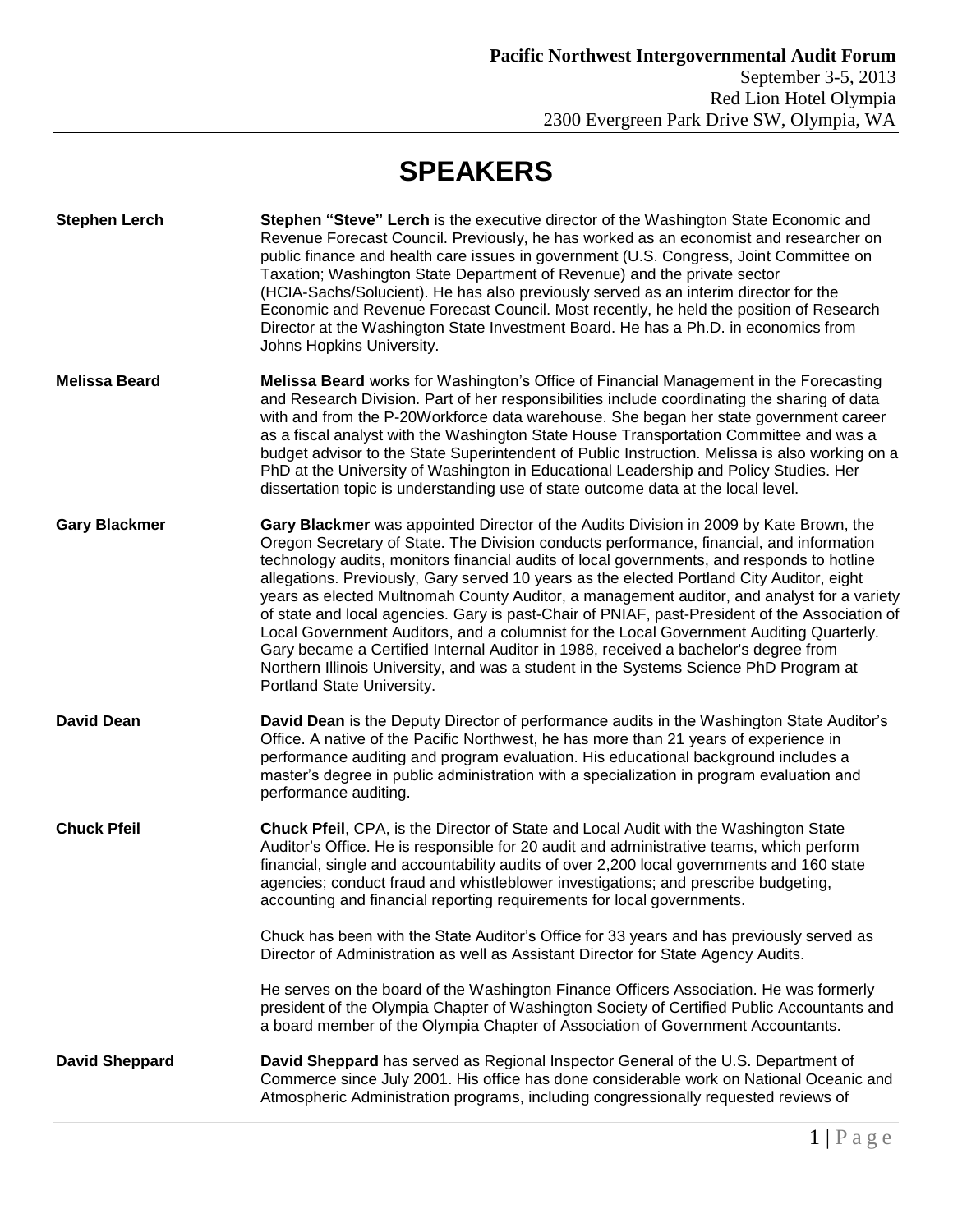|                             | NOAA's consultation process, the Marine Operations Center's move from Seattle to Newport,<br>Oregon, the efficacy of its climate monitoring systems, and NOAA's fishery enforcement<br>efforts and rule making process.                                                                                                                                                                                                                                                                                                                                                                                                                                                                                                                                                                                                          |
|-----------------------------|----------------------------------------------------------------------------------------------------------------------------------------------------------------------------------------------------------------------------------------------------------------------------------------------------------------------------------------------------------------------------------------------------------------------------------------------------------------------------------------------------------------------------------------------------------------------------------------------------------------------------------------------------------------------------------------------------------------------------------------------------------------------------------------------------------------------------------|
|                             | David previously served as Special Assistant to the IG and Deputy Assistant IG. He has<br>received numerous awards for his contributions to the Department of Commerce. In<br>November 2001, he was awarded a Silver Medal by the Secretary of Commerce for<br>meritorious federal service. He also received Bronze Medals awarded by the Inspector<br>General on six occasions.                                                                                                                                                                                                                                                                                                                                                                                                                                                 |
| <b>Charles Young</b>        | Charles "Chuck" Young brought more than 20 years of experience in media, government,<br>and communications to the U.S. Government Accountability Office (GAO) in 2007. At GAO<br>he leads all communications efforts for this large Congressional agency including serving as<br>agency spokesperson and top communications advisor to the Comptroller General of the<br>United States, the head of the GAO. He also supervises a public affairs staff of 15, serves as<br>primary point of contact for major national print and broadcast journalists covering GAO<br>reports and testimonies, oversees development of the agency's internet presence, and<br>spearheads all major communications initiatives. Chuck has led GAO's efforts to utilize new<br>technologies such as YouTube and Twitter in agency communications. |
|                             | Prior to GAO Chuck spent nearly five years in the private sector working for two<br>communications consulting firms: The Brunswick Group and Chlopak, Leonard, Schechter,<br>and Associates (CLS). At both firms Chuck advised clients on communications issues. Prior<br>to that Chuck spent six years on Capitol Hill, serving as Chief of Staff for two members of<br>Congress. Chuck directed all aspects of their offices from communications to strategic<br>planning.                                                                                                                                                                                                                                                                                                                                                     |
|                             | Chuck also spent a decade in the media, serving as a reporter or editor for newspapers,<br>television stations, and radio stations. He also ran his own public relations consulting<br>business in New Jersey and taught college journalism courses in Boston.                                                                                                                                                                                                                                                                                                                                                                                                                                                                                                                                                                   |
|                             | Chuck holds a Master's Degree in Mass Communications and a B.A. in Political Science.                                                                                                                                                                                                                                                                                                                                                                                                                                                                                                                                                                                                                                                                                                                                            |
| <b>Hollie Jensen</b>        | Hollie Jensen recently joined state government as an Enterprise Lean Consultant after her<br>17-year tenure with Starbucks. She started her career at Starbucks as a barista on the front<br>lines and worked up through the organization with roles in Human Resources, Global<br>Strategy and Operations. Most recently she was a Lean Practice Strategy Manager with a<br>focus on implementation of the store system of work and the leadership/coaching program.<br>As part of her role with the State of Washington, Hollie is developing and implementing a<br>Lean Fellowship and Leadership program while also consulting on the Governor's priority<br>goal areas. She is a graduate from the University of Washington with a BA in Liberal Studies<br>- focused primarily in sociology.                               |
| <b>Wendy Korthuis-Smith</b> | Wendy Korthuis-Smith is the Director of Results Washington for the Office of Governor Jay<br>Inslee. Her role includes oversight of the Governor's performance management system<br>(Results Washington), Washington's Lean transformation journey, coordination with the State<br>Auditor's office on performance audits, and providing assistance to state agencies on a<br>variety of performance and accountability topics. Wendy has extensive experience in change<br>management, leadership development and performance improvement in the private and                                                                                                                                                                                                                                                                    |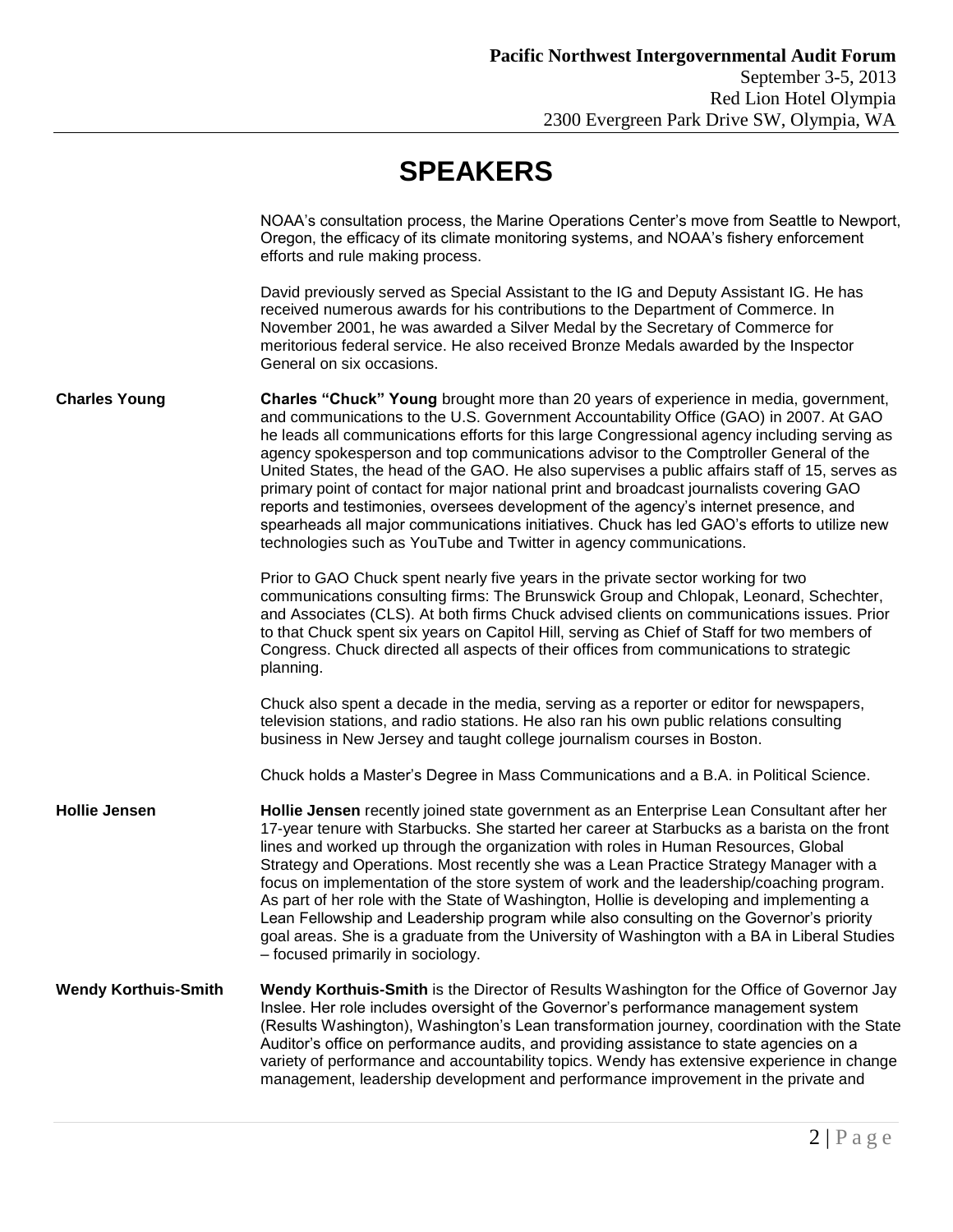## **SPEAKERS**

|                         | public arena, including government operations, healthcare, and higher education. She holds<br>a doctorate in Educational Leadership with an emphasis in organizational development.                                                                                                                                                                                                                                                                                                                                                                                                                                                                                                                                                                                                                                                                                                                                                                                                   |
|-------------------------|---------------------------------------------------------------------------------------------------------------------------------------------------------------------------------------------------------------------------------------------------------------------------------------------------------------------------------------------------------------------------------------------------------------------------------------------------------------------------------------------------------------------------------------------------------------------------------------------------------------------------------------------------------------------------------------------------------------------------------------------------------------------------------------------------------------------------------------------------------------------------------------------------------------------------------------------------------------------------------------|
| <b>Lance McCleve</b>    | Lance McCleve joined the Office of Performance Evaluations, Idaho Legislature in 2010. He<br>has an undergraduate degree in political science and a master's degree in public<br>administration from Boise State University. Before coming to OPE, Lance was an extern for<br>the US District and Bankruptcy Court: District of Idaho in the pro se unit handling prisoner<br>complaints. Lance is a member of the American Evaluation Association and the Oregon<br>Program Evaluators Network. While at OPE, Lance has worked on projects in a variety of<br>policy areas including state liquor sales, transportation, higher education funding, public<br>education, health and welfare services, and water quality.                                                                                                                                                                                                                                                              |
| <b>Bryon Welch</b>      | Bryon Welch joined the Office of Performance Evaluations, Idaho Legislature in 2010. He<br>has a master of public administration and is currently pursuing a PhD in public policy from<br>Boise State University. Bryon has also received graduate certificates in Community and<br>Regional Planning and Geographic Information Analysis from Boise State University. Bryon<br>is a member of the American Evaluation Association and the Oregon Program Evaluators<br>Network. He also serves as the technology and social media resource for the office. While at<br>OPE, Bryon has worked on projects in a variety of policy areas including senior services,<br>Medicaid claims processing, postsecondary education, state employee compensation, health<br>and welfare services, and water quality.                                                                                                                                                                             |
| <b>Bob Thomas</b>       | Bob Thomas has 29 years of experience in performance auditing and consulting. He<br>currently is serving as interim Deputy Auditor with the King County Auditor's Office.                                                                                                                                                                                                                                                                                                                                                                                                                                                                                                                                                                                                                                                                                                                                                                                                             |
|                         | His approach to conducting performance audits is multidisciplinary, drawing on knowledge<br>and experience with budgeting, finance, economics, operations research and capital<br>planning.                                                                                                                                                                                                                                                                                                                                                                                                                                                                                                                                                                                                                                                                                                                                                                                           |
|                         | Several of Bob's studies have earned national recognition for impact, evaluation design and<br>as best practice methodologies                                                                                                                                                                                                                                                                                                                                                                                                                                                                                                                                                                                                                                                                                                                                                                                                                                                         |
| <b>Ben Thompson</b>     | Ben Thompson is a Principal Management Auditor in the King County Auditor's Office in<br>Washington State. Before joining King County, Ben spent six years at the U.S. Government<br>Accountability Office (GAO), in D.C. and at the Seattle field office. At GAO, Ben worked on<br>and led a number of Defense Department performance audits, including evaluations of<br>supply chain management, tactical aircraft requirements, Navy personnel and training<br>policies, and the 2005 Base Realignment and Closure round. Previously, Ben was a<br>research fellow at a non-profit government consulting company in the D.C. area. Ben served<br>in the Peace Corps in Uzbekistan, teaching finance, accounting, and economics to university<br>students. He has conducted trainings in a variety of topics including interviewing, audit<br>documentation, workplace diversity, and Excel. Ben has a Master's in Public Policy from the<br>University of Maryland, College Park. |
| <b>Deborah Stephens</b> | Deborah Stephens is a Senior Performance Auditor with the State Auditor's Office, currently<br>leading a series of audits on regulatory reform in Washington State.                                                                                                                                                                                                                                                                                                                                                                                                                                                                                                                                                                                                                                                                                                                                                                                                                   |
|                         | Deborah is an economist with a long career in the public sector in both policy and research,<br>beginning at Iowa State University, where she worked on global trade and agricultural policy<br>issues at the Center for Agricultural and Rural Development.                                                                                                                                                                                                                                                                                                                                                                                                                                                                                                                                                                                                                                                                                                                          |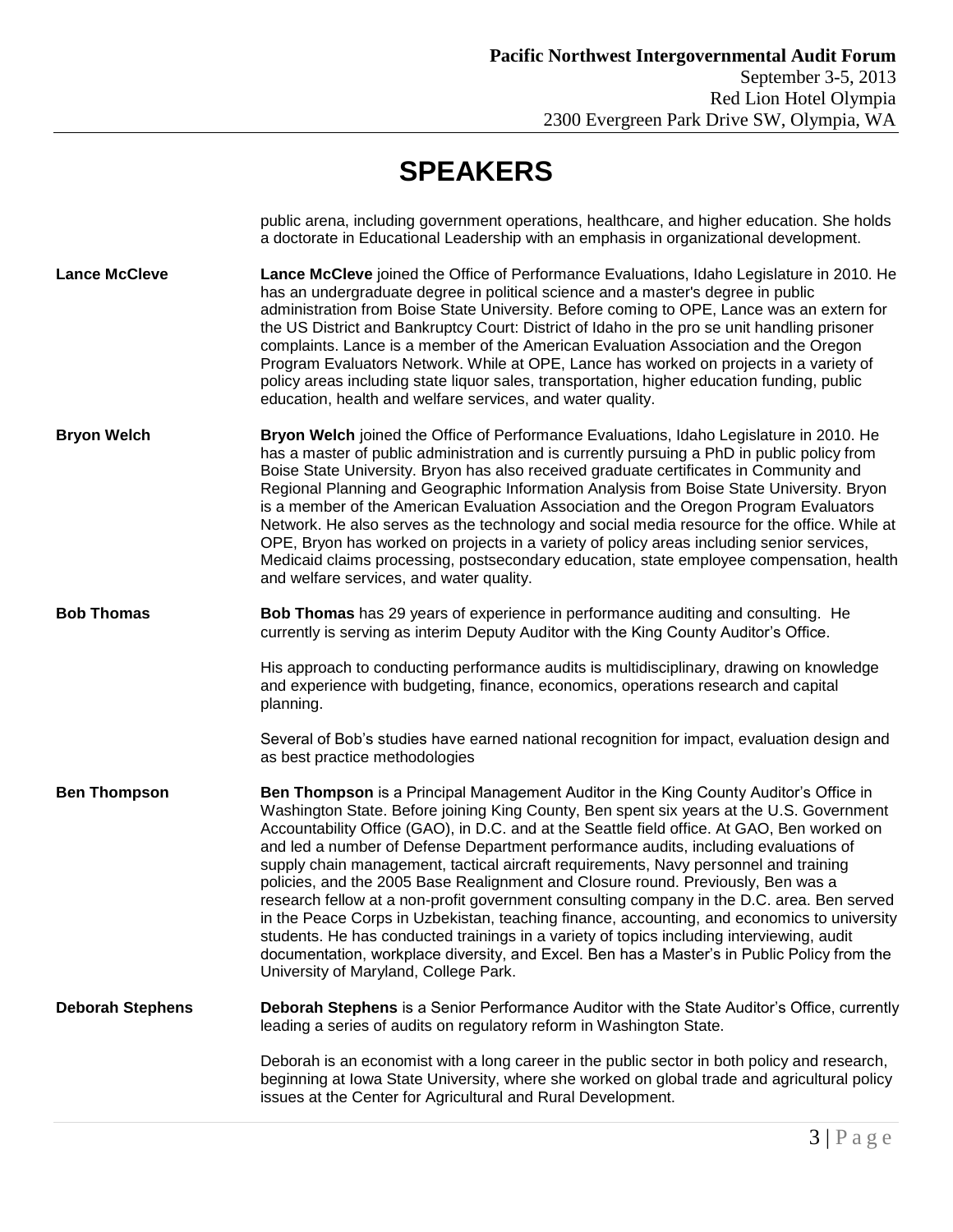## **SPEAKERS**

|                        | In Washington state, Deborah has worked on various issues including energy, economic<br>development and higher education. She advised utility commissioners on energy and rail<br>issues at the Utilities and Transportation Commission. As a policy advisor at the Department<br>of Commerce, Deborah staffed Governor Locke's Competitiveness Council and served as<br>the primary staff to the Economic Development Commission from its inception until it was<br>turned into an independent agency by the Legislature. At the State Board for Community and<br>Technical Colleges, Deborah conducted research on workforce education issues and was<br>responsible for the accountability measures of the 2-year postsecondary system.                                                                                                                           |
|------------------------|----------------------------------------------------------------------------------------------------------------------------------------------------------------------------------------------------------------------------------------------------------------------------------------------------------------------------------------------------------------------------------------------------------------------------------------------------------------------------------------------------------------------------------------------------------------------------------------------------------------------------------------------------------------------------------------------------------------------------------------------------------------------------------------------------------------------------------------------------------------------|
| Kathleen van Gelder    | Kathleen "Kate" van Gelder has been with GAO since 2008 and is based in Seattle. She is<br>a senior communications analyst (CA) in the Education, Workforce, and Income Security<br>mission team. As a CA, Kate helps engagement teams think through their audit objectives,<br>synthesize their data, and prepare reports. Kate's prior public information experience with<br>writing one-page news releases and speaking in sound-bites was ideal training for her role<br>as a "synthesizer" at GAO. Also helpful was her graduate work in assessing and addressing<br>public problems. Kate received a master's degree in interdisciplinary studies at the University<br>of Washington, Tacoma, and a liberal arts degree from the Evergreen State College.                                                                                                      |
| Dana Lynn              | Dana Lynn joined the Joint Legislative Audit and Review Committee (JLARC) staff in<br>September 2009 as part of the tax team, specifically working on JLARC's tax preference<br>reviews. She has a strong background in tax policy research, interpretation, and education,<br>with over 22 years of experience with the Washington State Department of Revenue in the<br>Taxpayer Services, Legislation and Policy, and Compliance divisions. She holds BAs in<br>English and Political Science from Linfield College and attended the University of Puget<br>Sound School of Law.                                                                                                                                                                                                                                                                                  |
| <b>Justin Marlowe</b>  | Justin Marlowe is Associate Professor in the Daniel J. Evans School of Public Affairs at the<br>University of Washington. He is also a Senior Fellow at the Governing Institute and writes an<br>occasional column for Governing magazine. He has written three books and more than 60<br>articles on public capital markets, government financial reporting, public-private partnerships,<br>and local government fiscal policy. Prior to academia he worked in local government in<br>Michigan, and he since done consulting and funded research for the Governmental<br>Accounting Standards Board, the Internal Revenue Service, the Robert Wood Johnson<br>Foundation, and many other organizations. He is a Certified Government Financial Manager<br>and he holds a Ph.D. in government and political science from the University of Wisconsin-<br>Milwaukee. |
| <b>Mary Welsh</b>      | Mary Welsh joined the Washington JLARC staff in 2008. Previously, she worked for 24<br>years in the research division of the Washington State Department of Revenue, serving 11 of<br>those years as the Assistant Director. Her prior experience has been as a management<br>analyst for the Department of Labor and Industries, a newspaper reporter, and a press<br>secretary to a member of the U.S. Congress. She earned a bachelor's degree in journalism<br>from the University of Oregon and master's degrees from the University of Washington in<br>business administration and communications.                                                                                                                                                                                                                                                            |
| <b>Paul Aussendorf</b> | Paul Aussendorf is an Assistant Director with the U.S. Government Accountability Office<br>(GAO) in Seattle, WA. He holds undergraduate degrees in Economics and Business<br>Administration from Augsburg College in Minneapolis and a master's degree in Finance from                                                                                                                                                                                                                                                                                                                                                                                                                                                                                                                                                                                               |